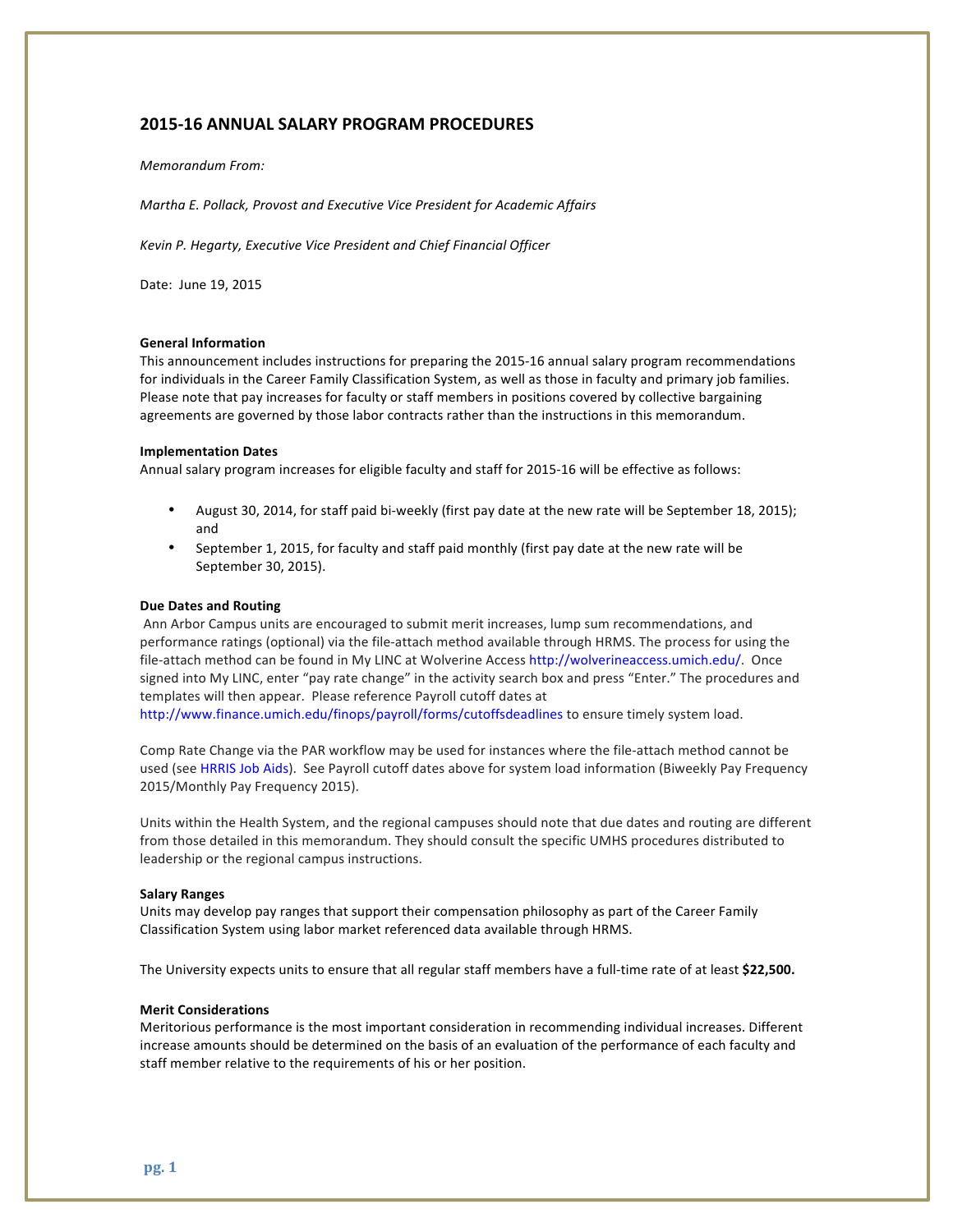## **Affirmative Action and EEO in Performance Evaluations**

The University of Michigan is committed to meeting its Affirmative Action and Equal Employment Opportunity goals and objectives. Affirmative Action and Equal Employment Opportunity responsibilities are important components of all supervisory and management positions. Accordingly, the performance evaluations of staff members who have supervisory and management responsibilities need to include an assessment of their effectiveness in meeting their Affirmative Action recruitment goals and their success in retention of a diverse work force.

## **Salary Equity Considerations**

Each Executive Officer, Dean or Director of a major operating unit has the responsibility of assuring that equitable salary relationships, and their appropriate documentation, are to be maintained within his or her area as follows:

- Appropriate salary relationships should be maintained for staff within the same classification or related classifications, taking into consideration distinguishing factors such as performance, skills, and experience.
- Special care should be exercised to ensure that salary differences are neutral with regard to race, gender, age, national origin, disability, FMLA status, and other categories protected by state and federal law.
- Unit salary programs should consider the distribution of staff members' pay and performance and incorporate appropriate recognition of the needs of the lowest paid. UHR can provide advice on various strategies.

#### **Optional Lump-Sum Payment**

Each Executive Officer, Dean or Director of a major operating unit may elect to pay faculty or staff members a lump-sum one-time salary supplement. Therefore, an individual merit increase may consist of (1) an adjustment to base salary, (2) a one-time lump-sum payment, or (3) a combination of base salary adjustment and lump sum payment. If a unit elects to grant a lump-sum payment, the following guidelines apply:

- Only staff demonstrating satisfactory performance may be considered for a lump-sum salary supplement payment.
- A one-time lump-sum payment is a non-recurring expense.
- One-time lump-sum payments may be paid at any time during the 2015-16 program year for faculty and staff.
- A 2015-16 lump-sum salary payment may not be considered to be an advance against a 2015-16 base salary increase.

#### **Optional Performance Ratings Upload**

Implemented in 2012, each Executive Officer, Dean or Director of a major operating unit may also elect to submit performance ratings for staff members. Performance ratings may be entered in the columns to the far right of the pay rate change template spreadsheet that is a part of the file-attach method. Procedures and templates for the file-attach method can be found in My LINC at Wolverine Access http://wolverineaccess.umich.edu/. 

#### **Guidance and Information**

If you need assistance regarding salary equity concerns or working with the merit increase procedures, contact the appropriate Human Resources Office for guidance and information.

## **2015-16 SALARY PROCEDURES:**

# **INSTRUCTIONAL STAFF, PRIMARY ARCHIVISTS, CURATORS, LIBRARIANS AND RESEARCH FACULTY; AND FACULTY WITH ADMINISTRATIVE APPOINTMENTS**